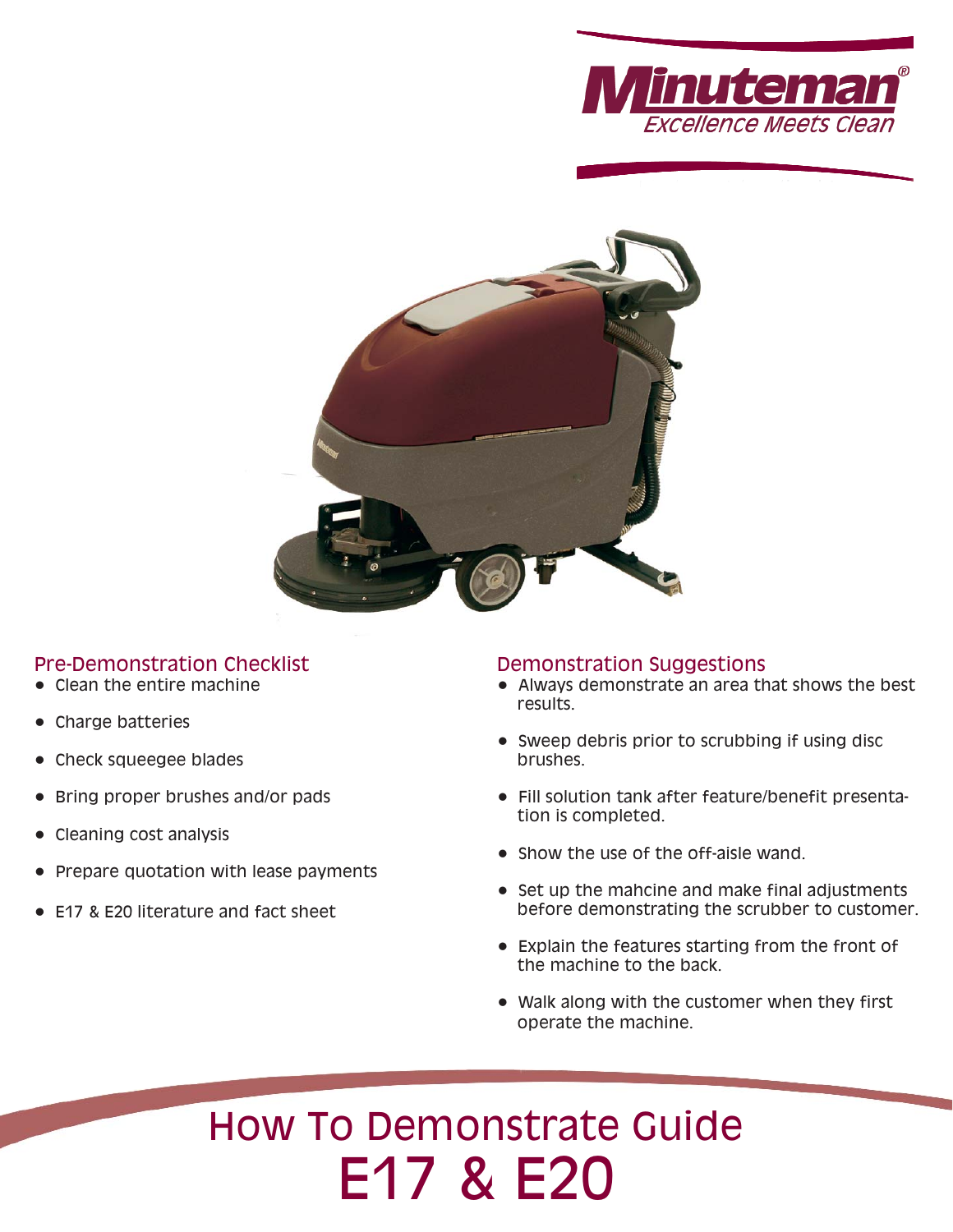

# **1. Scrub Deck**

- **a.** Large guide wheel allows you to clean within a half inch on the wall or rack.
- **b.** 3/4 HP brush drive motor with 3:1 gear reduction creates enough torque to scrub in any condition.
- **c.** Robust cast 11 gauge steel scrub deck housing is corrosion resistant and capable of handling head-on collision due to 1/4" three bar linkage.
- **d.**Proprietary brush design allows for residual profits during the life of the machine. Center feed, easy-loading brush.



# **2. Brush Deck**

Aqua-Stop Ring - brushes and water stop automatically when the machine comes to a stand still,precise dosage of cleaning solution and amount of cleaning solution released depends upon machine speed.











# **3. Battery Compartment**

- **a.** Available in lead acid or maintenance free gel batteries.
- **b.** Serviceability, show easy access to scrub brush motors and scrub deck.
- **c**. Serviceability, show easy access to vacuum motor (NOTE : all motors can be replaced in 30 minutes or less.)
- **d.** On-board operation manual.



# **4. Solution Tank**

- **a.** The 12 gallon solution tank distributes the weight of the water across the wheel base, allowing for excellent maneuverability.
- **b.** The solution fill, located on the upper right hand side from the operator position, has a pull out strainer that can prevent debris from getting into your solution system.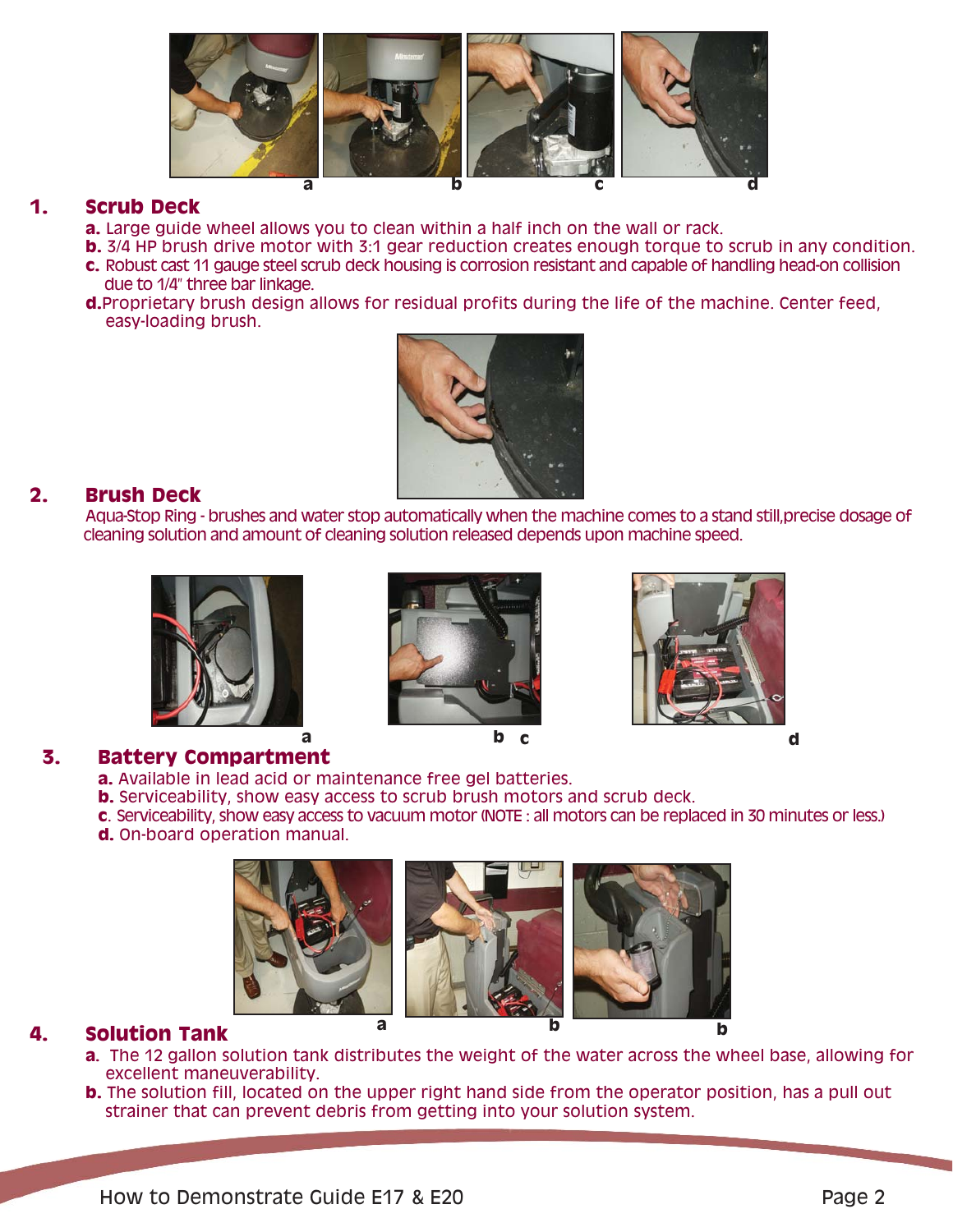



## **5. Recovery Tank Lid**

- **a.** Multi-level hinge allows for the lid to seal, no matter how the lid is positioned.
- **b.** Captured gasket allows for easy serviceability. This seal requires no adhesive which certain cleaning chemicals have been know to attack (d-limonene.)





# **6. Recovery Tank**

- **a.** Large opening allows for user to clean every portion of the recovery tank with ease. The tank is referred to as a hygienic tank due to the fact that the large opening allows for all areas of the tank to be completely clean, therefore, preventing the spread of germs.
- **b.** AFS (Anti-Foam System) which creates a cyclonic effect in the tank, allowing the water to slow down and fall into the center of the tank.
- **c.** Easily maintained float shutoff, by simply removing three screws from the vac manifold, the float shutoff can be hosed off and wiped off without removal.





# **7. Solution Tank <sup>a</sup> <sup>b</sup>**

**a.** Large solution fill opening allows for rapid fill, bucket fill, or hose fill. **b.** Solution sight tube with molded-in graphics allows the operator to easily see how much solution is in the tank. This solution sight tube is also the solution dump hose.



# **8. On-Board Charger**

On-Board Charger allows the operator to charge machine anywhere there is a 115 Volt outlet. There is a charge level indicator located on the back panel which will allow the operator to gauge the amount of time left before the machine must be plugged in to charge.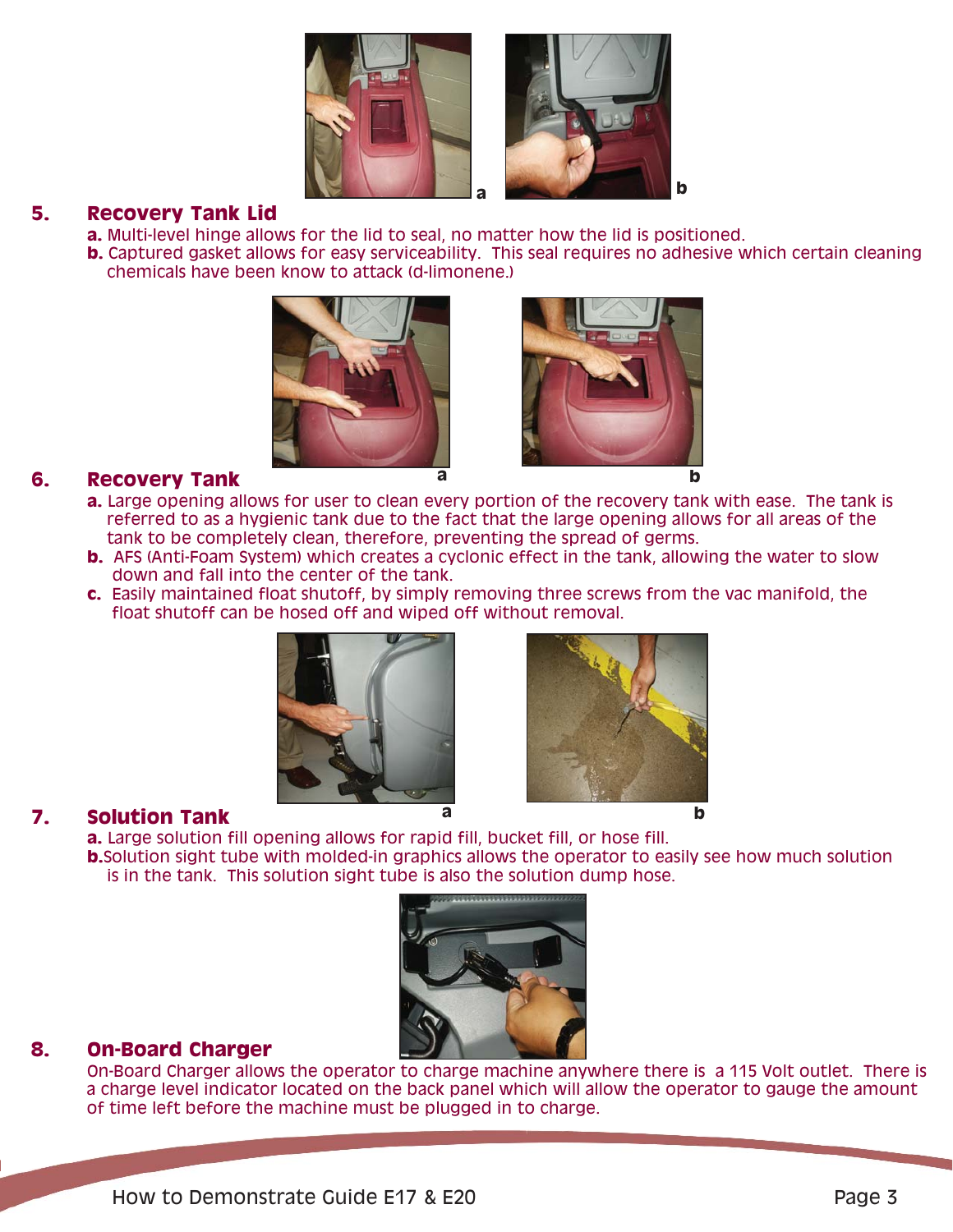







# **9. Recovery and Dump Hoses**

- **a.** Recovery hose removal requires no tools, allowing the operator to easily service the vacuum system.
- **b.** Dump hose is a bendable material which allows for blockage of water flow.



## **10. Squeegee**

Capable of picking up most of the water on all types of surfaces without adjustment.

- **a.** Make sure to remove the squeegee and allow the audience to hold it, which will allow people to feel the robust design.
- **b.** Explain that there are no tools required to change the front and rear blades, and that they have four usable edges. The blades are made of polyeurethane, which is chemical, oil and four times more abrasion resistant than linatex.
- **c.** After explaining the squeegee, please reinstall and show your audience how to install.
- **d.** The best feature of the squeegee is that there is little to no adjustment and that it comes factory adjusted to pickup on any floor. If it does need to be adjusted there is only one adjustment needed, and that would be to adjust the pitch.



# **11. Controls**

This machine is so easy to operate, easy as 1, 2, 3.

- **a.** Lower your brush deck
- **b.** Lower your squeegee
- **c.** Set your water and you are ready to roll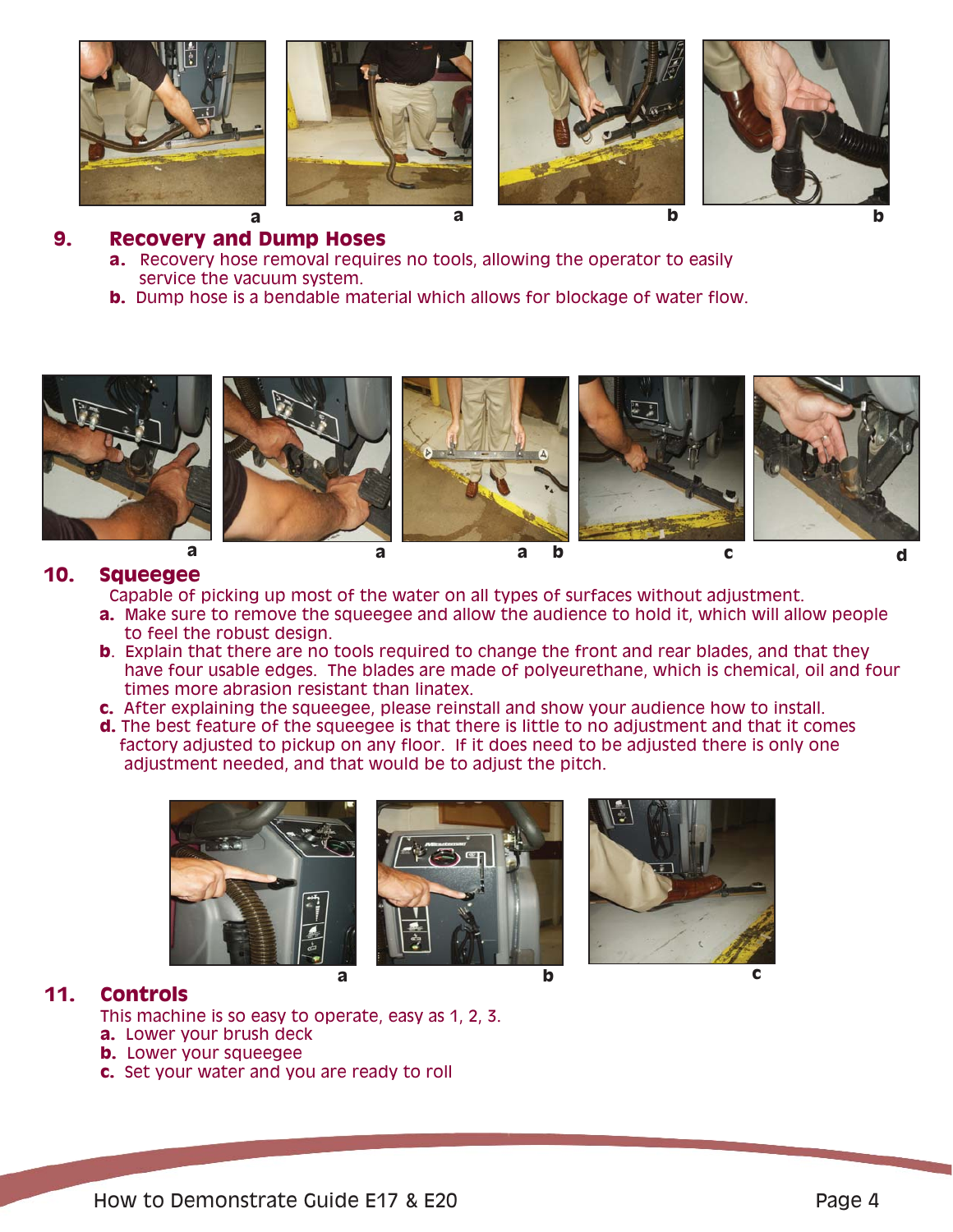

## **12. Dash Board**

Dash board has one button operation, which is a key switch. The key switch has three positions : off, on and brush unload. The deash board is extremely simple and requires little to no training. Universal symbols for water, degree of incline, and battery charge, allowing operation of this machine to be universal to all users.



#### **13. Handle Operation**

The handle is adjustable to fit a wide range of operators, and for the extremely tall operators, it will telescope away from the machine (tools required.)



## **14. Brush Load and Unload**

This is one of the best features of the machine. You want to save this until the end of the demonstration as it can be done from the dashboard. Just turn the key to the unload brush position.

- 1. To start demo, make sure that the brush is installed
- 2. During the walk through of the machine, you end at the controls and explain how the brush can be unloaded by turning the key to the left.
- 3. Once the brush drops, make sure to pull the machine back so that the audience can see the brush laying on the ground.
- 4. Roll machine back over brush
- 5. Lower the scrub deck.
- 6. Move the machine back and forth slightly until the brush deck sets into the brush.
- 7. Turn machine on and toggle the bale.
- 8. Lift scrub deck up to show the audience that the brush has been installed. (Note: This is a green feature: See Ergonomic "E-card".)